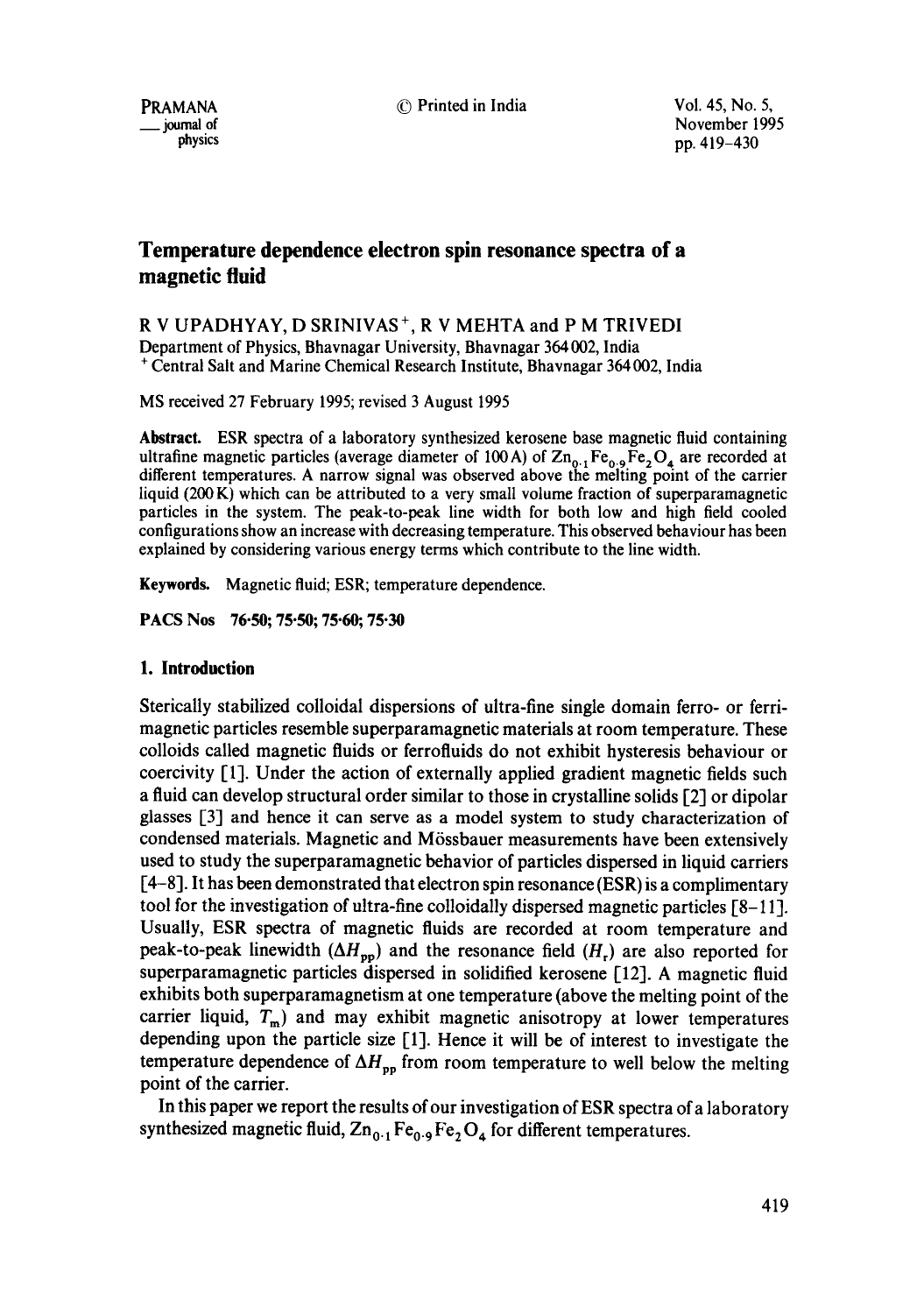### **2. Experimental**

There are a number of preparation methods available for the synthesis of fine ferrite particles [13-17]. In the present case we have used the co-precipitation technique to prepare ultra-fine particles of  $Zn_{0.1}Fe_{0.9}Fe_2O_4$ . Analytical reagent grade FeCl<sub>3</sub>6H<sub>2</sub>O, ZnCl<sub>2</sub> and FeSO<sub>4</sub>7H<sub>2</sub>O were used to obtain Fe<sup>3+</sup>, Zn<sup>2+</sup> and Fe<sup>2+</sup> ions in the aqueous solution. An aqueous solution containing these ions in the appropriate molar proportions (Fe<sup>3+</sup>:Fe<sup>2+</sup>:Zn<sup>2+</sup> = 2:0.9:0.1) was added to 8M NH<sub>4</sub>OH solution at room temperature under constant stirring. The pH was adjusted to 10.5. After an hour, aliquot of the reaction mixture was collected for X-ray and EDAX studies. Oleic acid was added to the mixture and the fluid was again stirred for one hour, during which time the pH was kept at 10.5. The fluid was then heated to  $90^{\circ}$ C for 5 min and cooled to room temperature  $(2^{\circ}C/\text{min})$ . The sample was washed a number of times with distilled water and finally washed with acetone. This acetone wet slurry was dispersed in kerosene and heated to 65°C, in order to remove acetone. The sample was solid below 200 K and liquid above this temperature.

The percentage substitution of Zn was verified by EDAX and found to be  $9.8 + 0.3\%$ . To characterize the formation of single phase spinel structure, X-ray diffraction pattern was recorded using Philips X-ray diffractometer with  $CuK\alpha$  radiation. The structure was found to be single phase fcc spinel structure with a lattice parameter of 8"36 A (figure 1). The average particle size was calculated using Scherrer's formula, using the full width at half maximum intensity of the plane (3 1 1) of the pattern. The value thus obtained (after accounting for the instrumental line broadening) was 100 A. The specimen was also examined under AEI Cornith Transmission Electron Microscope (TEM). The particles were found to be almost spherical with



Figure 1. X-ray diffractogram of Zn-substituted ferrite sample (ZFO).

**Pramana -** .I. Phys., Vol. 45, No. 5, November 1995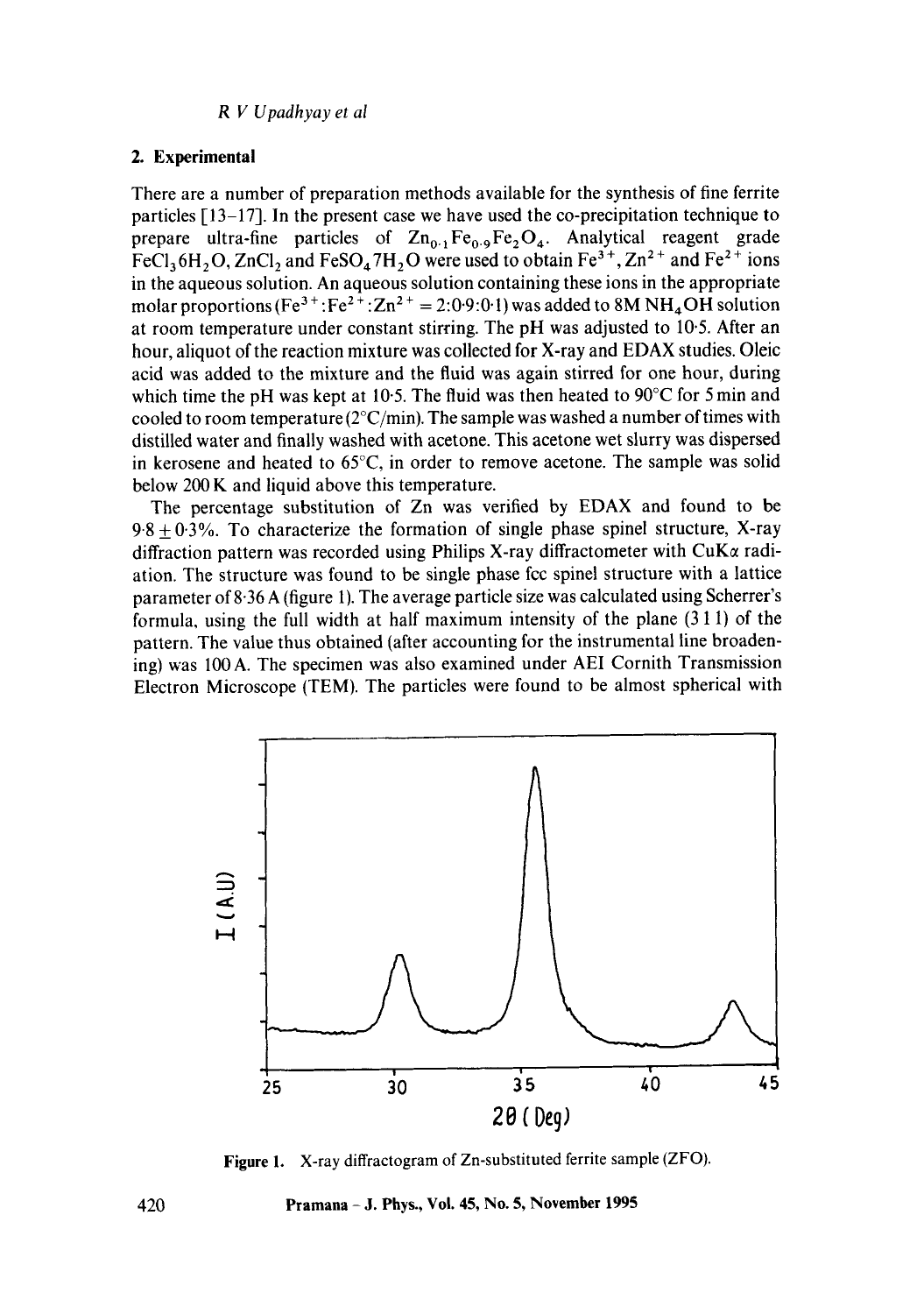# *ESR spectra of a magnetic fluid*



**Figure** 2a. Electron micrograph of ZFO sample.



Figure 2b. Particle size distribution for ZFO sample.  $\bullet$  Expt. points. - Lognormal distribution.

average median diameter (Dm) of 90 A and standard deviation ( $\sigma$ ) 0.36. Figure 2b shows the particle size distribution pattern using these values.

Room temperature magnetization measurements were carried out using search coil method [18]. Figure 3 shows the reduced magnetization *(M/Ms)* versus applied field (H) for the  $\text{Zn}_{0.1}\text{Fe}_{0.9}\text{Fe}_2\text{O}_4$  magnetic fluid (ZFO) at room temperature. To describe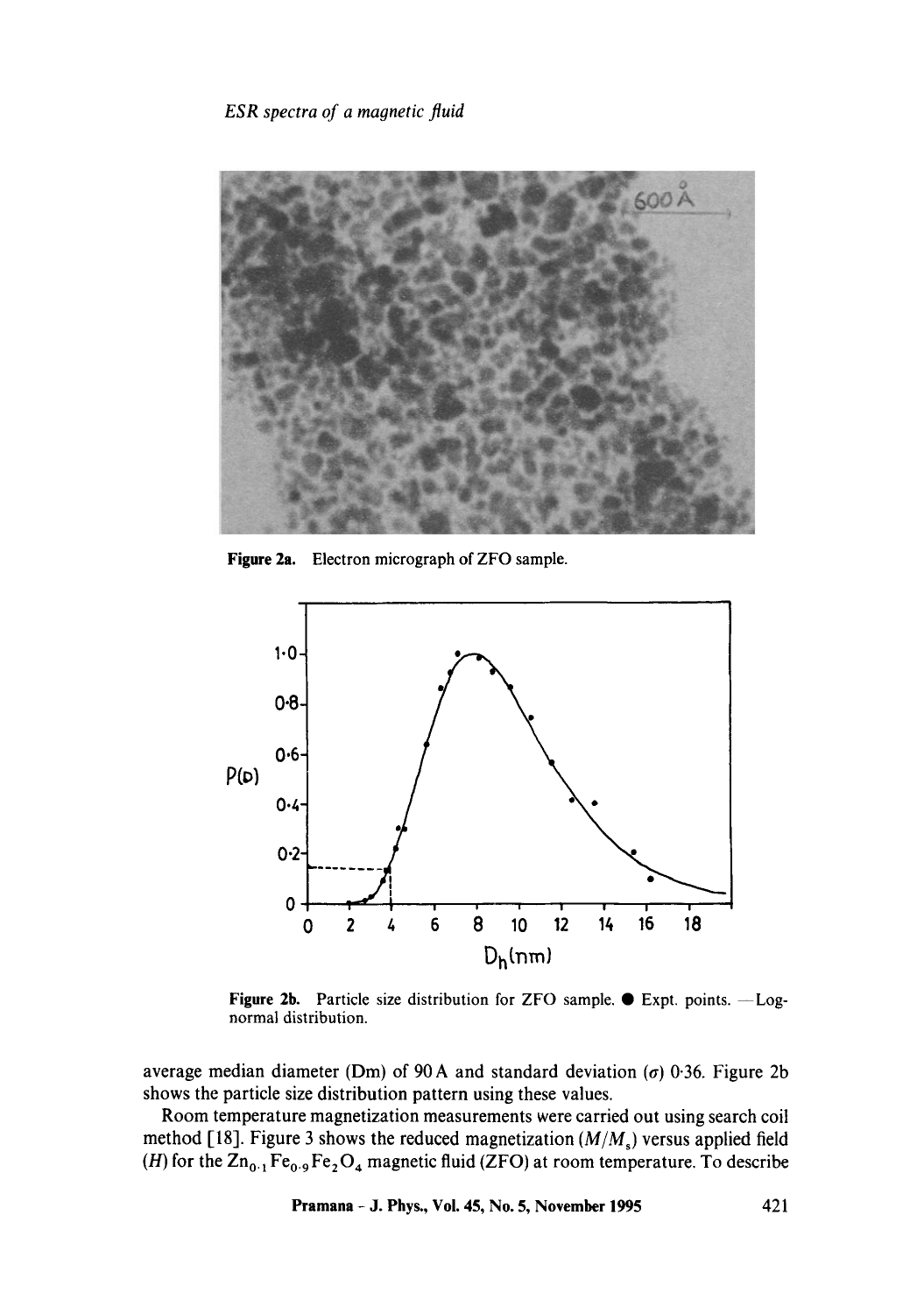

**Figure 3.** Room temperature  $M/M_s$  vs H. Line through the data point is a theoretical fit using  $Dm = 98$  Å and  $\sigma = 0.38$  [19].

the magnetization of the magnetic fluids several theoretical models are being used [19] but the simplest one is Langevin's model. Using this model and our earlier method [20,21]  $M/M_s$  was calculated for each value of H. Fit to the data points in figure 3 yielded the values of median diameter, standard deviation, and  $M_s$  (saturation magnetization of the fluid) as 98 A, 0.38 and 150 G, respectively.

ESR spectra were recorded using an X-band Bruker ESP-200 spectrometer. A low temperature cryogenic system attached with Bruker ER 4111 temperature controller model was used to vary the temperature from  $100 \text{ K}$  to room temperature (300 K). The original fluid of 150G was diluted 10 times in kerosene and two sets of data were recorded. In one set the sample was cooled to 77 K in the residual field of 100 Oe (LFC) while, in the second set the fluid was cooled in  $1 \cdot 1$  kOe from room temperature to 77 K. In both cases, the spectra were recorded during the heating cycle. Finally, ESR spectra of coated particles were recorded at 300 K and 77 K.

# **3. Results and discussion**

### 3.1 *Lineshape analysis*

The conventional approach in analyzing the width and lineshape of a resonance absorption curve is to use either the Lorenzian or Gaussian lineshape. The main difference between these two is, Lorenzian lineshape is slightly sharper in the centre and decreases much more slowly in the wings beyond the half amplitude or first derivative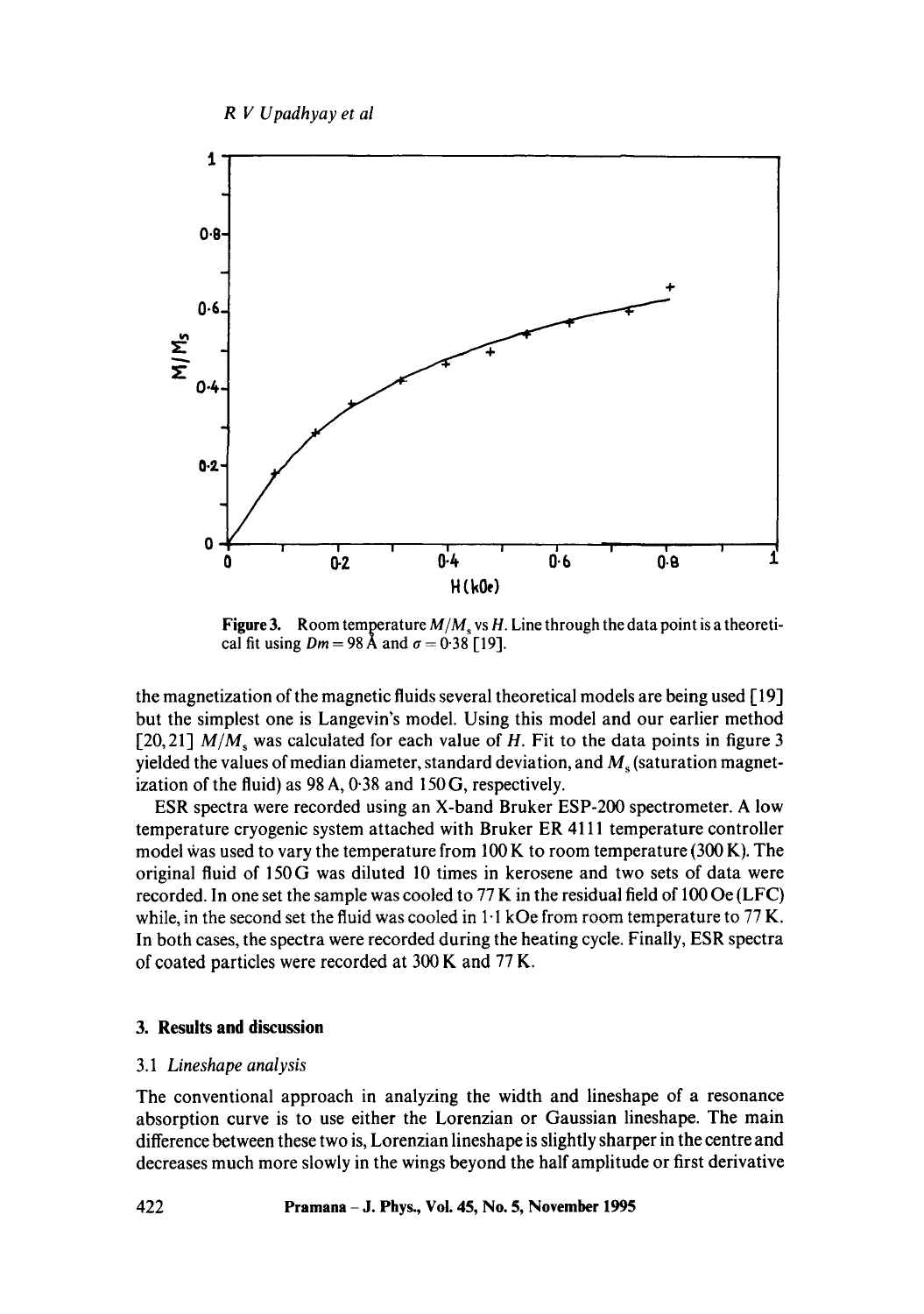*ESR spectra of a magnetic fluid* 



**Figure 4.** ESR curve of  $125 K. --- Lorentzian fit. --- Gaussian fit. = 0$  expt. points.

points. This can be confirmed by using the value of peak amplitude,  $A_p$ ,  $\Delta H_{pp}$  and  $H_r$ deduced from experimental resonance curve. Figure 4 shows a resonance curve at 125 K with two different lineshapes. It is evident from the figure that the Gaussian lineshape given by [14],

$$
dP/dH = A_p X \exp[-1/2(X^2 - 1)]
$$
 (1)

agrees well with the experimental points, where  $X = (H - H_r)/(1/2\Delta H_{pp})$  and  $H =$ applied field. Throughout this work we have deduced values of  $H_r$ ,  $\Delta H_{pp}$  and  $A_p$  from the best fit to the data.

## 3.2 *Resonance spectra*  $T > T<sub>m</sub>$

Resonance spectra of the coated powder show an asymmetric line broadening (figure 5) both at 77 K and 300 K. The observed line broadening in the sample may arise due to random orientation of the easy axes, the interparticle dipolar interactions and to unresolved magnetostatics modes. But the spectrum becomes less asymmetric when the same particles are dispersed in liquid carrier like kerosene. This indicates that the deviation of easy axes from the applied field direction are reduced (this is because of Brownian motion of the particles). It was also observed that the line width decreases with dilution (varies from 857 Oe for the most concentrated fluid to 650 Oe for ten times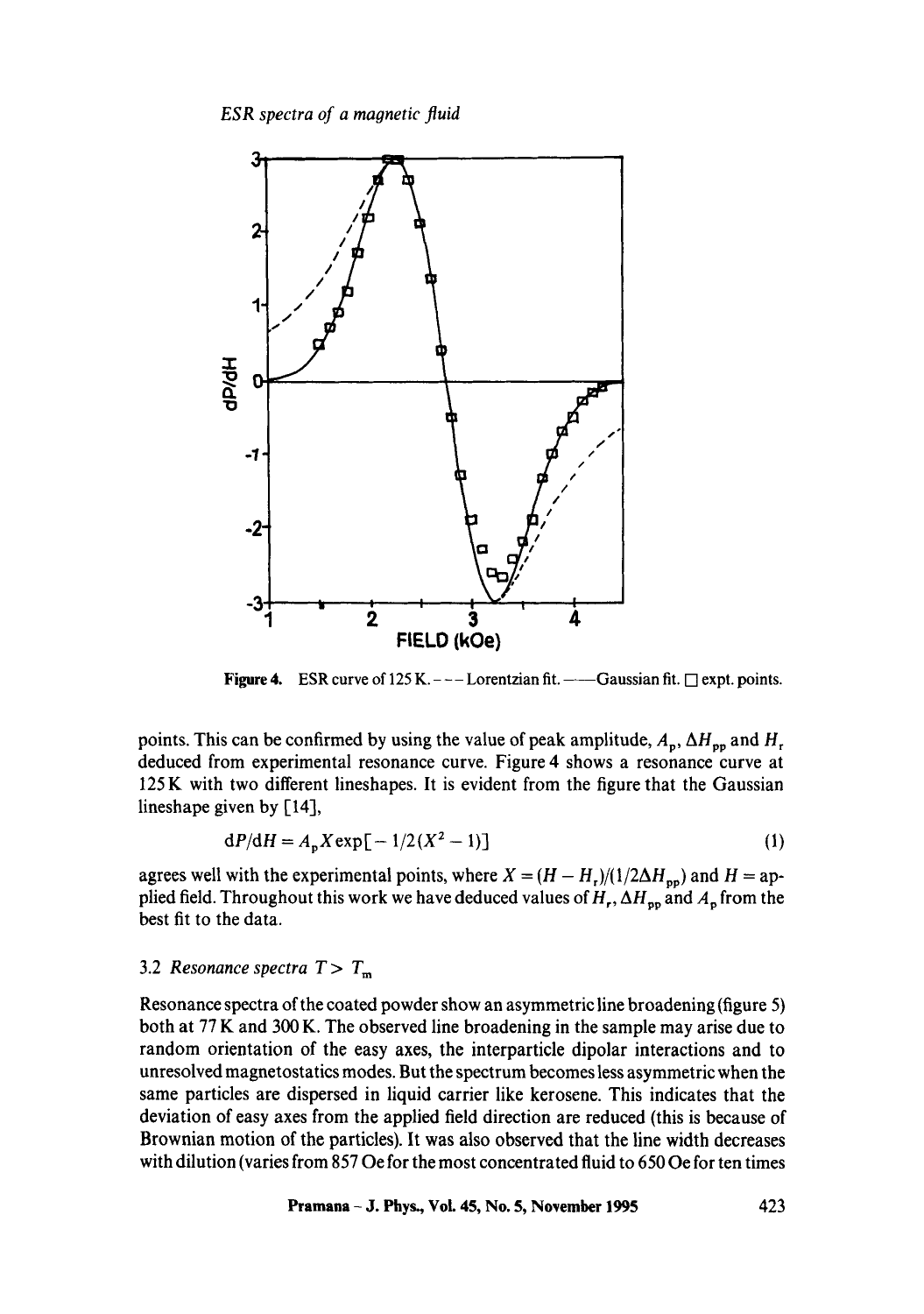

Figure 5. Resonance spectra of coated powder at 300 K and 77 K.



**Figure 6.** Typical ESR spectra for low field cooled sample  $(T > T<sub>m</sub>)$ . cal points using eq. (1).  $\Box$  is expt. points (a) 214 K, (b) 235 K, (c) 245 K. theoreti-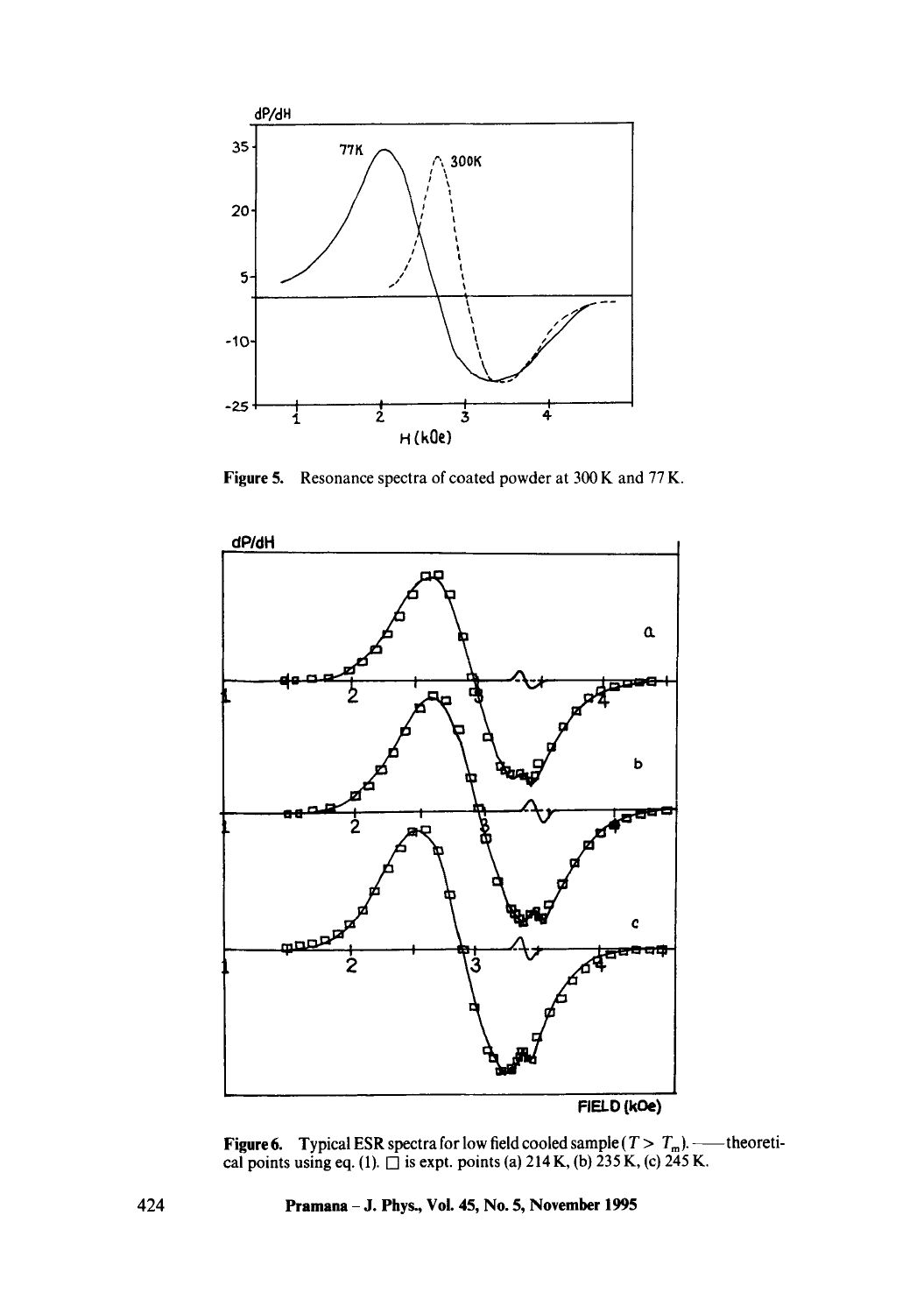*ESR spectra of a magnetic fluid* 



**Figure 7.** Typical ESR spectra for high field cooled sample  $(T > T_m)$  (a) 235 K, (b) 265 K, (c) 297 K.

diluted fluid). This decrease in line width may be due to decrease in interparticle dipolar field. Similar behaviour was also observed by Sharma and Waldner [9]. Figures 6 and 7 show some typical ESR spectra for LFC and HFC samples, respectively, for  $T > T_m$ . In both the cases, an additional narrow line was observed in the vicinity of the minimum. A notable feature in the above spectra is a systematic shift of the kink from left to right of the minima. This kink disappeared below the melting point of the carrier (figures 8 and 9).

Sharma and Waldner [9] observed a narrow line for  $Fe<sub>3</sub>O<sub>4</sub>$  ferrofluid in a nonaqueous medium. They found [9] that the width of this narrow line is dilution-sensitive. The reason for this observed dilution sensitive width is due to the reduction in interparticle dipolar interaction upon dilution. From the present spectra (figures 6 and 7) it is very difficult to say whether the width of the narrow line is temperature sensitive or not. There are two possible sources which can give a narrow line in ESR spectra; (i) presence of free radicals either in the coating liquid or paramagnetic impurities in carrier liquid and (ii) superparamagnetic resonance because of the presence of very fine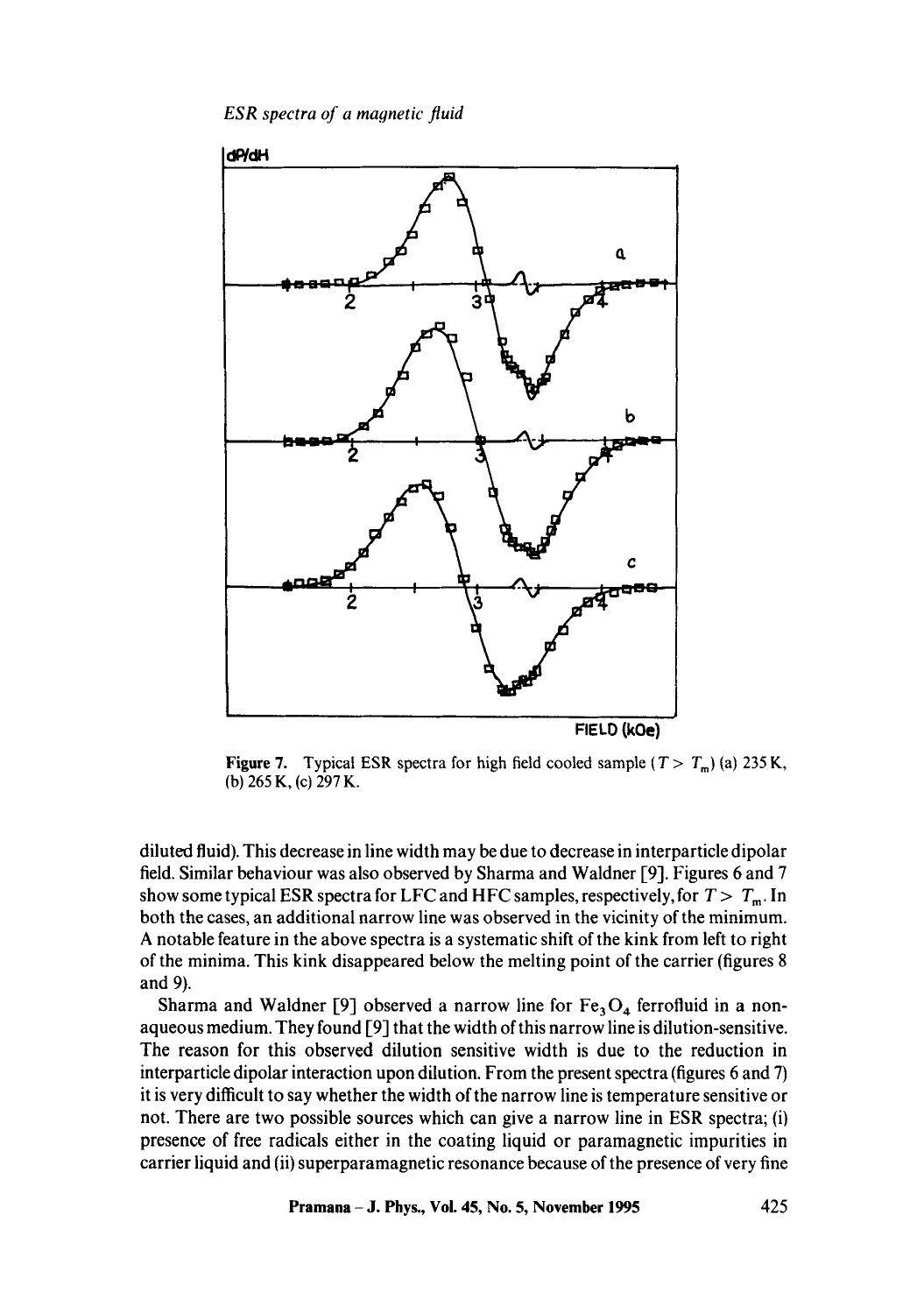

Figure 8. ESR spectra of LFC sample ( $T < T<sub>m</sub>$ ) T = 121 K.



**Figure 9.** ESR spectra of HFC sample ( $T < T<sub>m</sub>$ )  $T = 155$  K.

particles in the system. The ESR spectra of surfactant and carrier show the absence of a narrow line which supports that this line is not due to free radicals or any paramagnetic impurities. Therefore, the only possible reason for this narrow line will be due to very small fraction of very fine particles, which gives superparamagnetic resonance effect at a given temperature and field.

In a magnetic fluid two relaxation mechanisms can occur (i) Brownian rotational diffusion characterized by relaxation time [22],

$$
t_{\mathbf{B}} = (3V_{\mathbf{h}}\eta)/kT\tag{2}
$$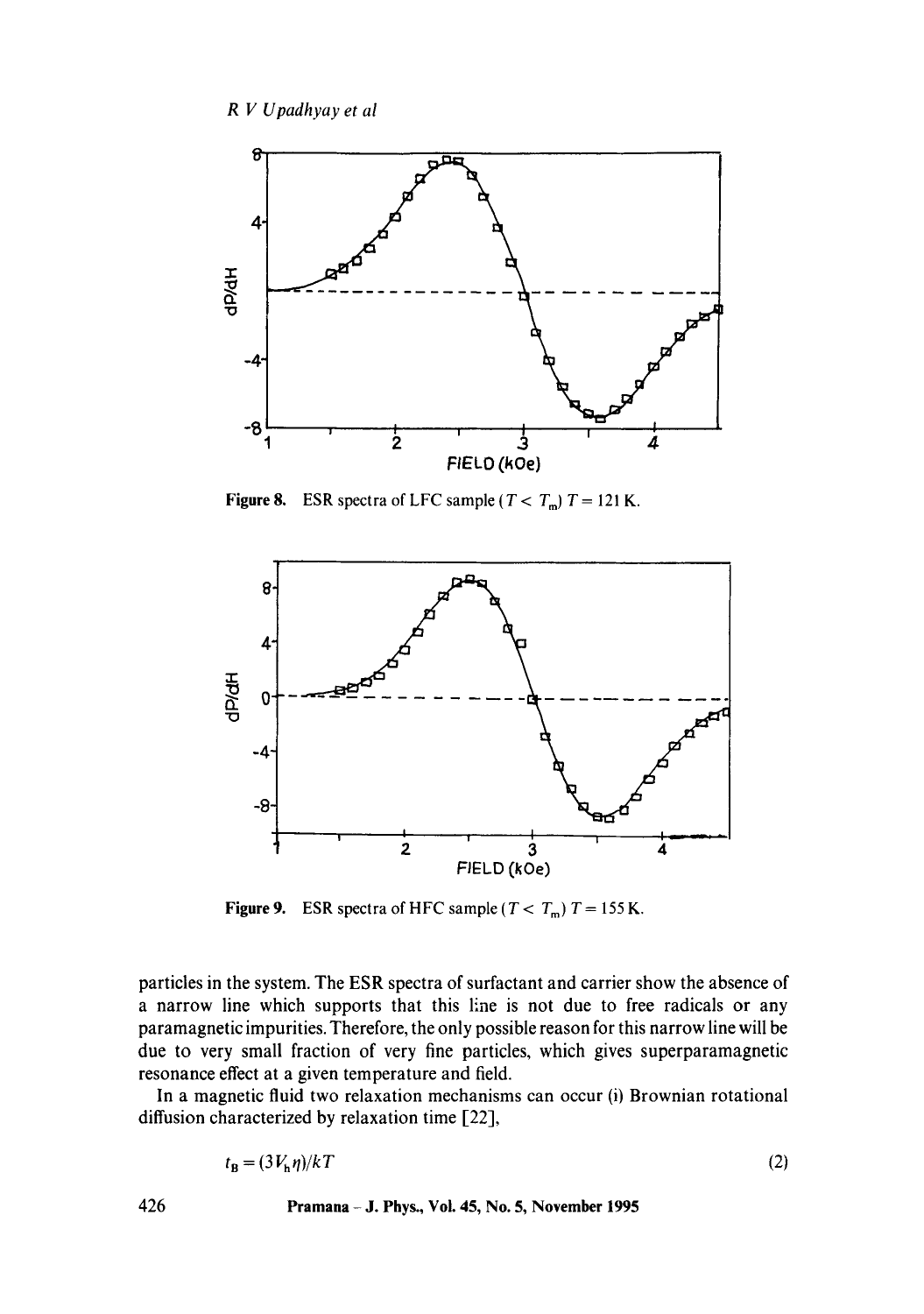and (ii) by Neel relaxation with relaxation time [23-24],

$$
t_N = t_0 (KV/kT)^{1/2} \exp(KV/kT) \quad \text{for} \quad KV/kT > 2 \tag{3}
$$

$$
= t_0(KV/kT)
$$
 for  $KV/kT \ll 1$ . (4)

where,  $V<sub>h</sub>$  and V are the effective hydrodynamic and magnetic volumes of the particles, respectively.  $\eta$  is the viscosity of the fluid, K is the anisotropy constant, k is the Boltzmann constant and the pre-exponent factor  $t_0$  has a value of approximately  $10^{-9}$  s. Therefore, the dominant mode of magnetization process of the particle will be that which has the shortest relaxation time. In fact, large particles relax via Brownian rotation while, small particles through Neel rotation [1]. As ferrofluids contain a distribution of particle sizes both mechanism will, in general, contribute to the magnetization for  $T > T_m$  with an effective relaxation time [25]

$$
t_{\rm eff} = t_{\rm N} t_{\rm B} / (t_{\rm N} + t_{\rm B}) \tag{5}
$$

and superparamagnetic (SP) behavior will be exhibited by those for which  $t_N$  is much less than the characteristic Larmor precession time. Aharoni [26] has considered the effect of external magnetic field on SP relaxation time, because the field polarizes the large particles and reduces the size for SP behavior. However, the extremely small particles cannot be quenched unless a very large magnetic field is applied. Therefore, one expects a narrow magnetic resonance signal if a sample contains extremely small particles which are SP state in an applied field, H. Of course the width of the line may further reduce depending upon the viscosity of the fluid (equations 3 and 4).



Figure 10. Variation of peak-to-peak line width for LFC  $(\square)$  and HFC  $(\Delta)$ samples, Line is fit to the eq. (14). The values used are i)  $L(LFC) = 1.45 \text{kOe}$ , L(HFC) = 1.0 kOe. ii)  $B' = 5 \times 10^{-19}$  erg. iii)  $F' = 0.5$  K. iv)  $KV = 3.9 \times 10^{-14}$  erg. v)  $Ed = 1.4 \times 10^{-18}$  erg. vi)  $JmH$  (LFC) =  $5.2 \times 10^{-17}$  erg.  $JmH$  (HFC) =  $2.62 \times 10^{-14}$ erg [27].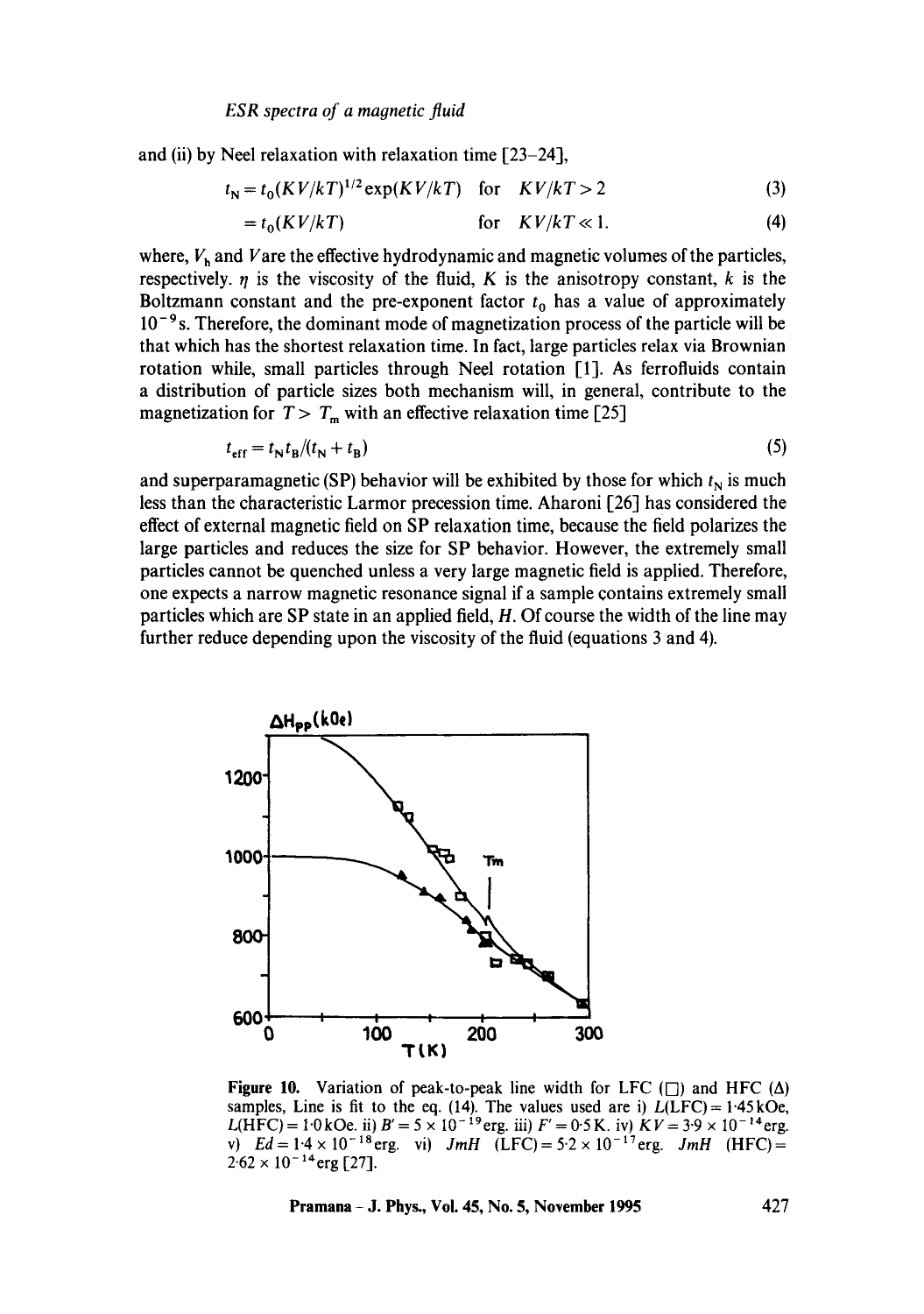In the case of very small particles, anisotropy energy  $(KV)$ , where K is an anisotropy constant and  $V$  is the volume of the particle) is much smaller than the thermal energy *(kT).* Therefore the response time of the magnetic moments to random thermal force will be **[23]** 

$$
t_{\rm{sp}} = M_{\rm{s}} V/gkT \tag{6}
$$

where,  $M_s$  is the saturation magnetization,  $g = gyromagnetic ratio$ . If this fluctuation is faster than Larmor precession time  $t_L$ , effects of magnetocrystalline anisotropy are motionally averaged out roughly by a narrowing factor,  $f = t_{\rm{sp}}/t_{\rm{L}}$  which is equal to [9]

$$
f = (Ms V Hr)/(2\pi k) \tag{7}
$$

From (7), it is clear that line width of SP resonance would be proportional to the volume of the particles. This is confirmed by Aharoni and Litt [27]. Adopting the procedure of Sharma and Waldner [9] in the present case, the particle size corresponding to the observed line width will be 41 A (neglecting the interparticle dipolar fields) for coated particles which is around  $1.2\%$  volume fraction of the particles in the system (this is obtained from particle size distribution curve for the present sample, figure 2b). This agrees with the observed 1% magnitude of SP-phase in comparison with the broad signal. All the above observations are consistent with the presence of small fraction of very fine magnetic particles in the system.

#### 3.3 *Line width analysis*

Experimental points of peak-to-peak line width  $(\Delta H_{pp})$  for LFC and HFC configurations are shown in figure 10. The line width increases with decrease in temperature. The observed variation can be explained as follows.

Let us first consider a model of regularly spaced magnetic centres dispersed in a non-magnetic matrix and they are SP particles, i.e. net spin  $\Delta nS \gg 0$ , where  $\Delta n$  is the net population of spin aligned along the easy axis of magnetization and S is the effective spin of the magnetic centres. Assuming the presence of two level system, one can write the ESR line width as [19]

$$
\Delta H_{\rm pp} = L \tanh[\Delta E/2kT] \tag{8}
$$

and

$$
L = 5g\beta Sn/R^3,\tag{9}
$$

where  $g = g$ -factor,  $\beta = Bohr$  magneton,  $n =$  total number of magnetic centres,  $R =$ distance between the adjacent particles and  $E$  is the energy barrier. Therefore the line width depends upon R and  $\Delta E$ , which in turn depends on the particular system under study. In the present investigation, we are studying the effect of temperature on the system. Therefore, R remains unchanged and the main contribution to line width will be  $\Delta E$  term. This makes us to consider the effect of various terms which contributes to  $\Delta E$ .

As the system is in liquid state above the melting point of the carrier ( $T_m \approx 200 \text{ K}$ ), one can write  $\Delta E$  as

$$
\Delta E = E_{\rm v} + E_{\rm a} + E_{\rm m} + E_{\rm d}.\tag{10}
$$

### **428 Pramana - J. Phys., Vol. 45, No. 5, November 1995**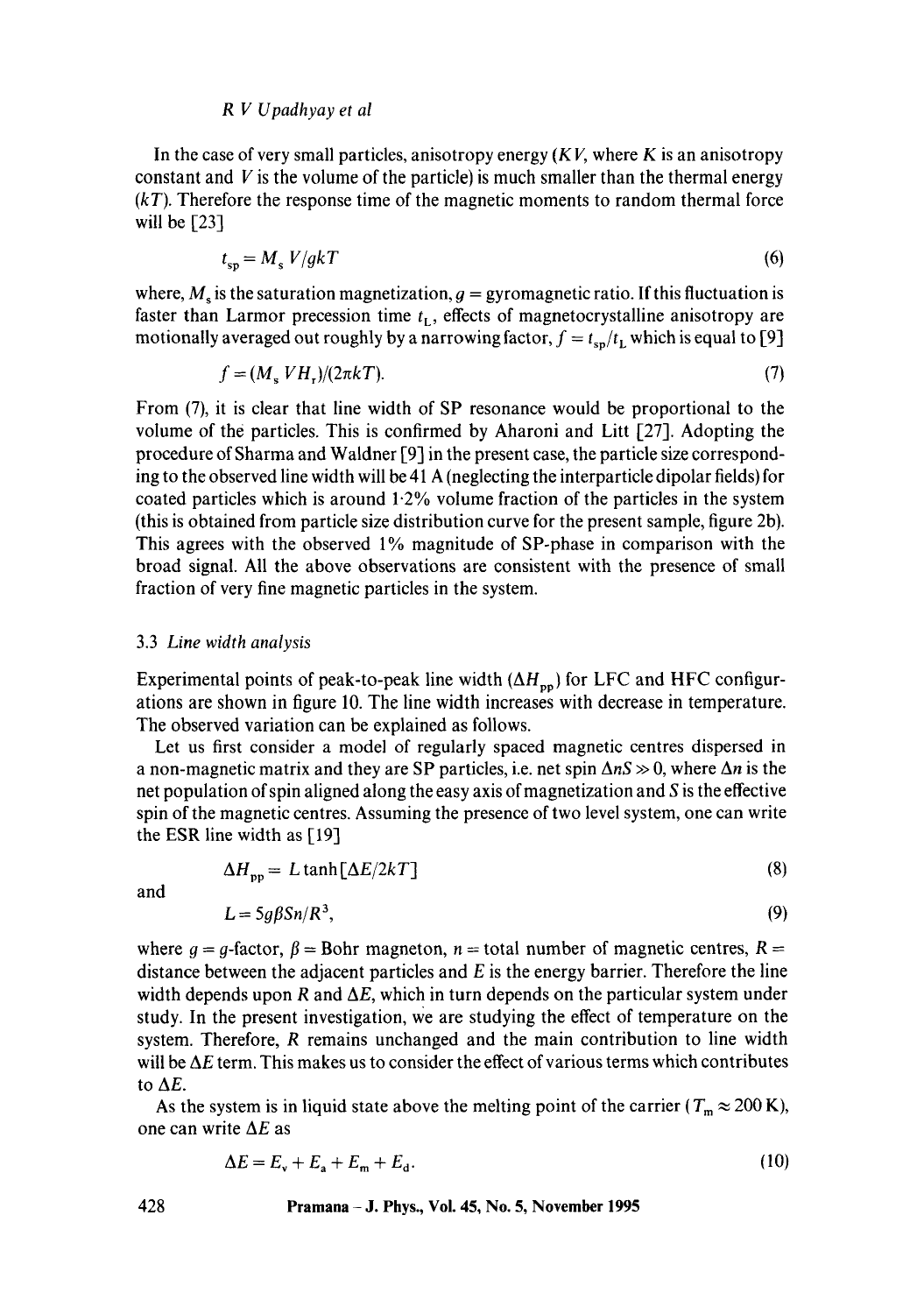The first term in (10) is the energy of Brownian-orientational motion i.e. viscosity energy  $(E_v)$ , which can be written as

$$
E_{\rm v} = 3\theta \eta V_{\rm h},\tag{11}
$$

where  $\theta$  is a coupling constant. As T approaches  $T_m$ , the magnetic particles can relax via Brownian rotation in addition to Neel which makes viscosity of the liquid an important parameter. The viscosity study of this fluid (ZFO) indicates that fluid is Newtonian and the change in viscosity with temperature can be described by the Andrade's equation

$$
\eta = B \exp[F/\{R_{\rm g}(T - T_{\rm m})\}]. \tag{12}
$$

Here, B is a constant. F and  $R<sub>g</sub>$  are apparent activation energy for the flow and universal gas constant, respectively. Substituting (12) into (11), the viscosity energy is

$$
E_{\rm v} = B' \exp[F'/(T - T_{\rm m})],\tag{13}
$$

where  $B' = 3\theta V_h B$  and  $F' = F/R_g$ .

The second term,  $E_a$ , is simply  $KV$  while  $E_m$  is *JmH*, where *J* is a coupling constant and  $m$  is the magnetic moment. Substituting all these values in (10), we can write (8) as,

$$
\Delta H_{\rm pp} = L \tanh[(1/2kT)\{B'\exp(F/(T-T_{\rm m}))+KV+JmH+Ed\}].
$$
 (14)

The line through the data points in figure 10 is the best fit to  $(12)$ . It was found that  $KY$ remains constant for LFC and HFC samples, but *JmH* changes dramatic'ally (nearly 500 times). This is due to the fact that as the system is frozen in the field of  $1.1$  kOe, the large number of particles is oriented in the direction of applied field and hence large value of  $JmH$ . The decrease in the value of  $\Delta H_{pp}$  also supports this concept, because for more ordered state the thermal energy required to create a disorder is large. Therefore the line width will remain constant for larger temperature region. This is true for multidomain structure, where the  $\Delta H_{\text{pp}}$  remains nearly constant till the Curie temperature is reached  $\lceil 24 \rceil$ . The observed discontinuity in the curve indicates the effect of viscosity on the line width. A remarkable feature in figure 10 is that above the melting point of the carrier, the variation of line width is the same for LFC and HFC samples, which shows the validity of eq. (5).

### **4. Conclusion**

The present study reveals that (i) A narrow line observed in room temperature and above melting point of the carrier is attributed to a very small volume fraction of particles present in the system. (ii) The percentage of very small particle volume fraction agrees well with particle size obtained from electron micrograph. (iii) Line width increases with decreasing temperature for both low and high field cooled samples.

### **Acknowledgements**

Authors are thankful to Dr S W Charles, Department of Chemistry, UCNW, Bangor, UK for providing experimental facilities. They are also thankful to UGC and British Council for ALIS programme and DST for financial assistance.